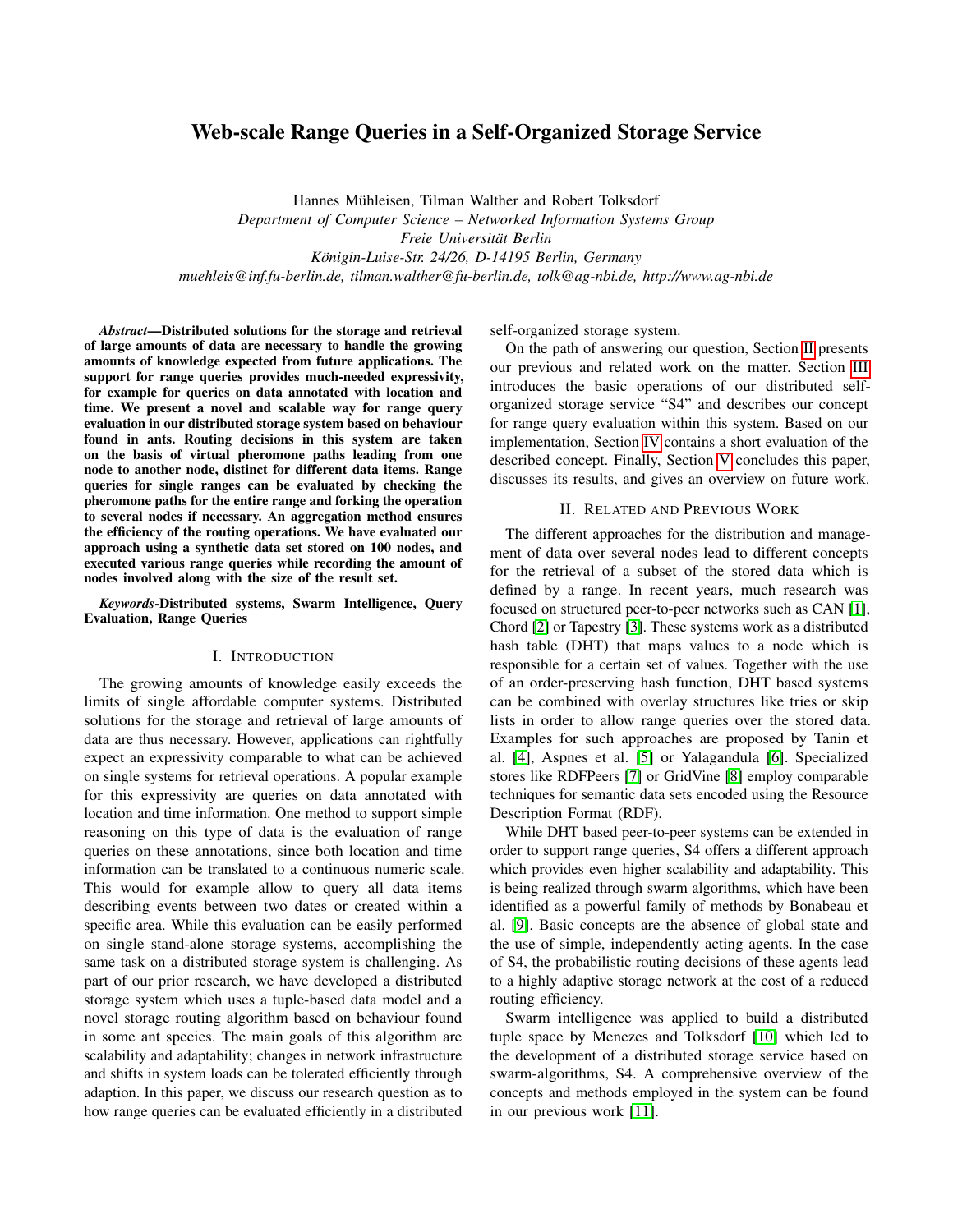## III. RANGE QUERY ROUTING IN S4

<span id="page-1-0"></span>As mentioned in the introduction, we have developed a distributed tuple storage system based on swarm intelligence, in particular the foraging method used in several ant species. Here, ants embark on a random walk from their nests to search food. As soon as they encounter food, a portion is picked up and carried back to the ant nest. On the way back, ants spread a pheromone, which can in turn be sensed by other ants. If an ant on its random walk in search for food detects a pheromone trail, it follows the trail. This represents a positive enforcement mechanism, and a small margin of error along with natural pheromone evaporation ensures the ability of the system to adapt to changing circumstances. The main trade-off of this approach are any guarantees towards completeness and execution time. However, our previous research showed this having no serious impact on its performance, with the majority of queries being resolved in near-optimal time delivering a full result set [\[11\]](#page-3-10).

For distributed storage and retrieval, a network of storage computers is regarded as the landscape on which ants move, and the stored data items are considered to be the ant's food. Distinct pheromones for each stored data item create a network of pheromone paths, which can be used to efficiently locate data items. Each node stores a part of these paths that include himself, thereby creating a fully distributed data structure. We have implemented this concept for RDF triples in our *Self-Organized Semantic Storage Service* (S4) [\[11\]](#page-3-10). Based on an extensible tuple data model, simple storage and retrieval operations on an arbitrary number of nodes are supported. By using the pheromone paths, retrieval operations can be started for any stored data item from any node that is part of the storage network. Distinct from the S4-specific pheromone and networking layer, local storage is independent and may use any storage system at hand, for example a relational DBMS with range query support.

In order to extend this system to efficiently support temporal and spatial queries on the stored data, a distributed storage service has to support both multiple routing indices as well as range queries on these indices. For example, should data items for a particular period of time be retrieved, we can query the routing index for temporal values using the date range. A routing index is a specialized data structure built to route requests with constraints for a particular dimension of the stored data. We have discussed the handling of multiple routing indices within the S4 system in [\[12\]](#page-3-11).

From a user's perspective, each index has to be configured using the corresponding tuple entry and an appropriate mapping function  $m$ , which maps the entries for the tuple index to a numerical value. With these numeric values pheromones are compressed using a lossy aggregation into so-called buckets, which are then used to support the routing decisions for the storage operations. These buckets can contain potentially large amounts of pheromone values grouped by the numeric values they have been mapped to. Within the context of this paper, we regard range queries on tuples as a set of three values: The index to be queried  $i$ , and the minimum and maximum value of the range  $r_{min}$  and  $r_{max}$ . Retrieval operations requesting multiple ranges can be easily split up into multiple retrieval operations containing only one range. For example, a retrieval operation on the temporal index for data items between December 2010 and March 2011 could be given as follows:

$$
read(i = temp, r_{min} = m(12/2010), r_{max} = m(03/2011))
$$

One of the main concepts of S4 is to store date items mapped to similar pheromone values in the same vicinity within the storage network. A special movement heuristic ensures the eventual consistency of this property [\[13\]](#page-3-12). Here, smaller sets of data items using the same pheromone values as larger sets are dissolved and added to the larger sets. The evaluation of a range query is now simplified, as the evaluation of the query is now mainly a question of identifying the part of the storage network, where the relevant data items are stored and searching this part more thoroughly. To evaluate range queries, we can thus follow pheromone paths through the network, as long as the pheromone values for both  $r_{min}$  and  $r_{max}$  are contained in exactly one pheromone bucket leading to another host.

As soon as there are more than one bucket containing these values, or if the minimum and maximum values are contained in different buckets, the retrieval operation forks itself into several sub-operations. For each pheromone bucket leading to another host overlapping or containing the retrieval operations' value range, a "child" retrieval operation is forked. Since read operations in S4 are limited by a step count, the "child" retrieval operations are only able to take as many steps as the "parent" operation had left, ensuring eventual termination. If the retrieval operations encounters data items on a node matching the carried range, these get directly forwarded to the node the main operation has originated from, which is then able to assemble the final result and deliver it to the waiting client application.

Fig. [1](#page-2-2) gives an example for this method. A range query for  $[r_{min}, r_{max}]$  is started on node 1. The query is forwarded to node 2 and 3, since both limits are exclusively contained in the same pheromone buckets for connections to node 2 and 3, respectively. On node 3, however, this is no longer the case and the range query is split up into three child range queries  $[r_{min}, x]$ ,  $[x, y]$  and  $[y, r_{max}]$  and forwarded to nodes 4, 5 and 6.

The main advantage of this approach is the usage of the already existing pheromone trails to locate the part of the storage network where data items matching the range specification are present. Assuming correct operation of the re-organization heuristic, retrieval operations containing range specifications are only split up as they start encountering matching data. This is expected to considerably reduce the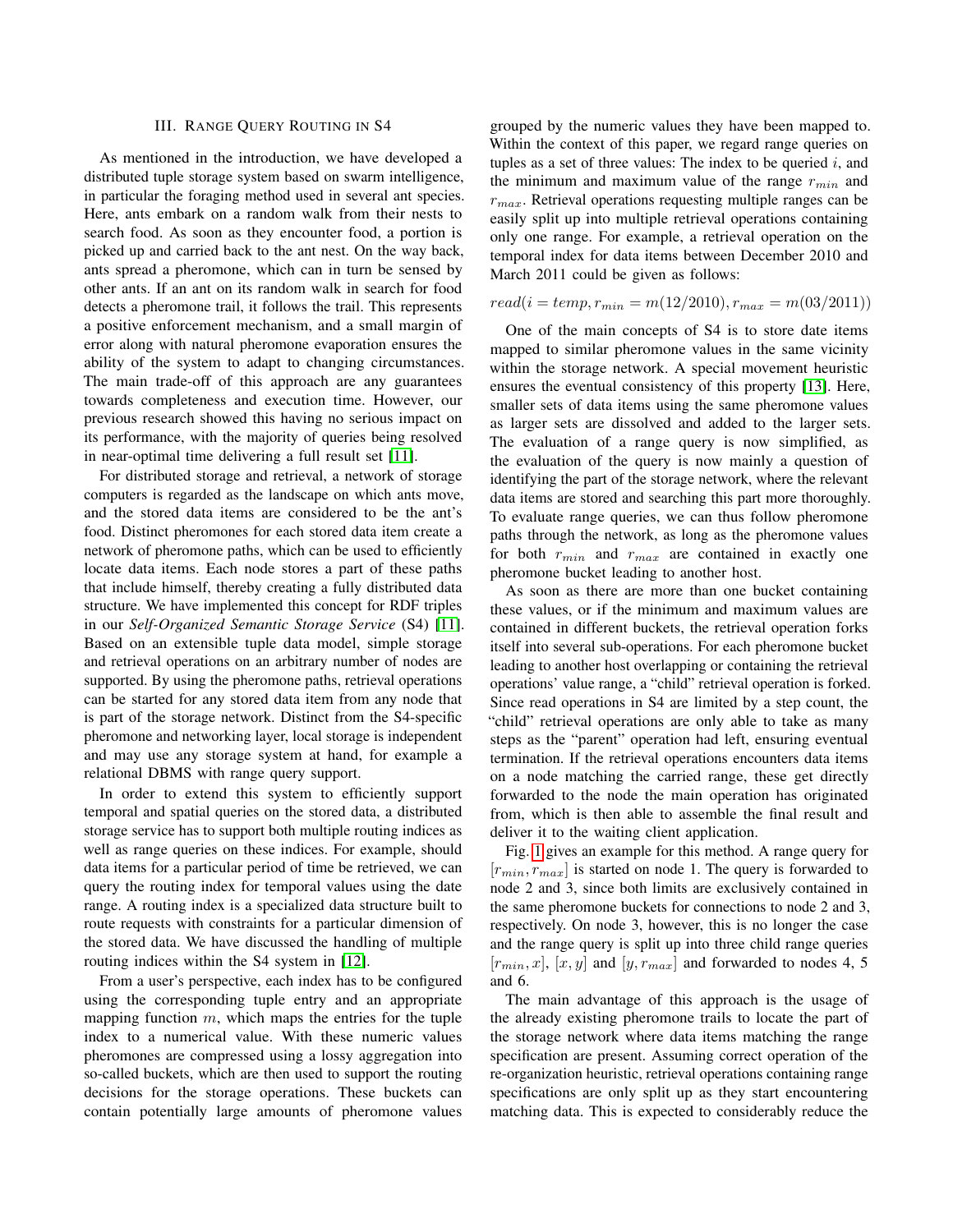

<span id="page-2-2"></span>Figure 1. Forking example

amount of nodes to be queried in order to process a range query, which would allow our approach on evaluating those queries to scale to an arbitrary storage network size. The presented approach to range query evaluation could also be adapted to similar distributed storage systems, in particular systems using directional routing as well as key locality.

# IV. CONCEPT EVALUATION

<span id="page-2-0"></span>The main goal of our distributed storage service is to provide a very high level of scalability. Our method to support range queries was therefore designed under the same preconditions. Scalability for our distributed systems is mainly the ability of the system to handle requests using only a small subset of the nodes in the storage network. Consistent with our previous evaluation, the following evaluation is intended to describe the amount of nodes involved in creating an answer rather than the actual execution time since the latter is very dependent on the implementation. If the number of nodes participating in the generation of a result for a range query is limited to a very specific part of the network, our range query approach possesses the desired scalability.

We have implemented our concept into the S4 system and deployed it onto our test network containing 100 storage nodes. We have then written a synthetic test data set containing of 1 million data items to the network. These data items used evenly distributed numeric keys between 0 and 10000. Range queries matching an increasing number of data items stored on an increasing number of nodes were then performed multiple times. For each query run, the amount of nodes participating in the generation of a result and the amount of returned data items was measured. Range queries were repeated on every member node of the storage network, as our approach is fully distributed. For each test, range queries between  $[0, 100]$  and  $[0, 5000]$  were run on every node. These figures were then averaged for the test run.

Fig. [2](#page-3-13) contains the results averaged over seven consecutive test runs. Two main results can be observed from this Figure: First, the amount of elements found increases consistently with the range size. This is to be expected, since the data items were distributed evenly over their numeric keys. This

also shows the general feasibility of our approach for range queries in our distributed storage system. Second, the amount of nodes involved in the generation of the result is reduced as the range size is increased. This counter-intuitive behaviour can be explained easily, as larger ranges have a far higher possibility to find matching pheromone buckets on every node, thus finding the nodes storing matching data faster. We therefore conclude on the general feasibility and scalability of our approach on evaluating range queries on our selforganized distributed storage service.

### V. CONCLUSION AND FUTURE WORK

<span id="page-2-1"></span>From the growing amounts of knowledge to be handled by applications, the need for distributed storage solutions became apparent. The support for range queries was introduced as a convenient way to support spatiotemporal queries. Range queries required the extension of retrieval operations within our swarm-based system to provide more expressivity than exact value matches. Within our context of a swarm-based distributed storage system aiming at scalability, the main focus of this paper was the question whether range queries can be evaluated efficiently.

Following a short introduction into the methods used to provide scalability in our S4 system, we have extended its support for single-key matches to range queries using only the system-inherent and already present data structures of the pheromone paths, which are formed on-demand by retrieval operations. We have evaluated our approach using a blackbox evaluation methodology based on the amount of hops needed to retrieve a subset of a synthetic data set using range queries evaluated by our method. Our evaluation results showed the feasibility and scalability of our approach. To reiterate on our research question, we were indeed able to evaluate range queries on a self-organized distributed storage system efficiently.

# *A. Future Work*

As future work, we want to extend our evaluation of our range query method to different storage network structures. So far, queries were run on the network created by our bootstrap algorithm, which exhibits many desirable features [\[11\]](#page-3-10). However, our approach is also to be evaluated on storage networks with more nodes, less connectivity or undesirable network characteristics such as a high average path length. Also, since this evaluation used a synthetic data set for conciseness, an extended evaluation is required to use a data set closer to reality, possibly including spatiotemporal data and corresponding queries. Another concern is the evaluation of the recall that can be achieved using our approach: The correct result set could be calculated beforehand on limited data sets, and the results from our approach can then be compared, yielding further insight in its practicability.